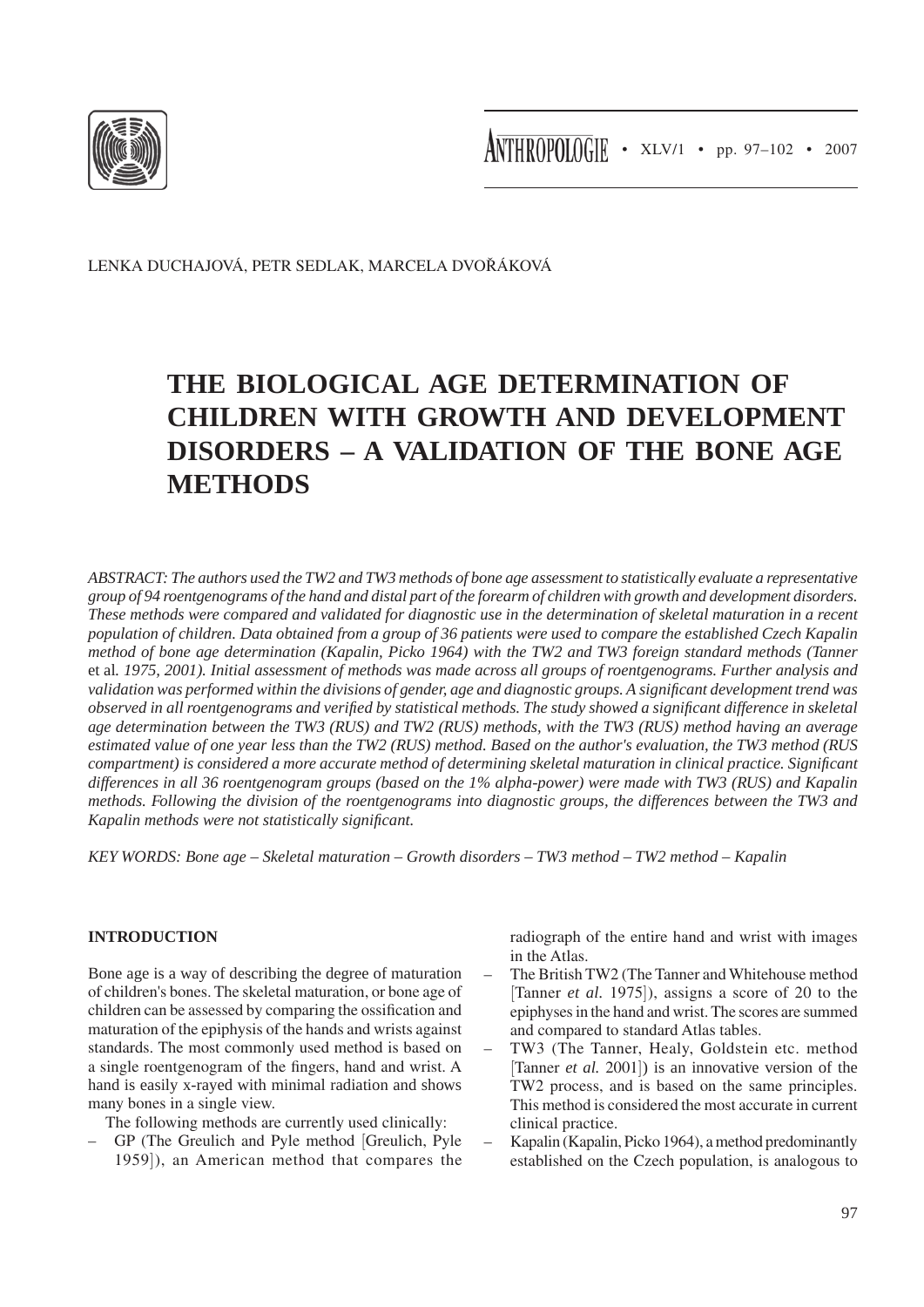the Greulich and Pyle technique (Riegrová *et al.* 2006). The Kapalin Atlas is of interest because it has not been published, and there is no bone age assessment comparison available between Kapalin values and TW2 and TW3 values.

This study compared bone age data from roentgenograms of children with growth and development disorders. Growth disorders were subdivided into two diagnostic groups; growth retardation, and growth acceleration. The delayed bone age (retardation) group encompasses children with statures that fall below the 3rd percentile for their age, or a growth speed under the 25th percentile. The advanced bone age (acceleration) group is comprised of children with statures above the 95th percentile, or with growth speeds greater than the 75th percentile. Growth disorders in children are manifold, and include chronic disorders (diseases of the kidneys, heart, gastrointestinal tract, lungs and bones), endocrine diseases (diseases involving hormones), primary disorders in growth and development (achondroplasia, hypochondroplasia), aberrations of the chromosomes and genetic syndromes (Turner syndrome etc.).

Some children may just grow more slowly than others based on heredity. 80% of all children can be identified as being of idiopatic short stature or idiopathic tall stature and can be divided into familial short/tall stature or children with constitutional delay of growth and puberty (Lebl *et al.* 2004). Familial short stature is a condition in which shorter parents tend to have shorter children. This term applies to short children who do not have any symptoms of diseases that affect their growth. Children with familial short stature still have growth spurts and enter puberty at normal ages, but they usually will only reach a height similar to that of their parents. Constitutional growth delay is a condition that describes children who are small for their ages but who are growing at a normal rate; they usually have a delayed bone age. These children do not show any signs or symptoms of diseases that affect growth. They tend to reach puberty later than their peers do, with delay in the onset of sexual development and the pubertal growth spurt. But, because they continue to grow until an older age, they tend to catch up with their peers when they reach adult height.

#### **materials and methods**

In this study, 94 roentgenograms of the hand and distal part of the forearm of children with growth and development disorders were evaluated by the TW3 (RUS) and TW2 (RUS) methods (including CARP, TW20 systems of the TW2 method). The roentgenograms were derived from the Auxology Ambulance of the Endocrinology Institute in Prague. 70% of the all roentgenograms studied were taken from children with growth retardation.

36 roentgenograms were assessed by the Kapalin method in the Radiology Department of Children's Surgery at Thomayer Hospital in Prague-Krč. These rentgoenograms were also assessed by the TW3 and TW2 methods. An initial assessment of the methods used was made on the entire sample of roentgenograms prior to their separation into sub-groups. The agreement between the development trend with the results in all groups of the roentgenograms was monitored. These results were validated following a detailed division of the roentgenograms into gender, age and diagnostic groups. The groups of roentgenograms were further divided into the following diagnostic groups of children with: idiopatic small stature (ISS) and growth hormone (GH) deficiencies, constitutional acceleration in growth and development, constitutional retardation in growth and development, familial small stature and pubertas tarda.

The diagnostic classifications were subdivided into gender and age groups; males of age 4.0 to 10.9, and 11.0 to 17.9, and females of age 4.0 to 8.9, and 9.0 to 16.9. The defining age limits (10.9 for males, and 8.9 for females) were based on the TW3 method (norm of skeletal maturation score) with proven effect of secular trend on the current European population (Tanner *et al.* 2001, Krásničanová 2006).

The roentgenograms were scanned into a computer and evaluated by the skeletal atlas for the TW2 and TW3 methods. Conversion of the roentgenograms to computer files enabled a more accurate, objective assessment of bone age. Minimum and maximum intervals between assessments of each roentgenogram ranged from one week to six months. The roentgenograms were evaluated repeatedly to establish intra- and inter- individual errors in measurement. Basic statistical characterizations and pair tests (program NCSS) were used to compare the methods of bone age assessment. Reliability was determined using a selective correlative coefficient with a significance level of 5% or lower. Statistical significance was established using sign convention.

#### **RESULTS**

The main objective of the present study was the evaluation of bone age from roentgenograms, and comparison of the values for bone age using the TW2 (RUS) and TW3 (RUS) methods.

The TW3 (RUS) method gave always estimated lower values than the TW2 method in all groups of the roentgenograms (difference  $+0.8$  years  $\pm 0.5$  SD based on the 0.1% alpha-power) (*Table 1*). Based on analysis and validation performed within the divisions of gender, age and diagnostic groups, a statistical difference between the TW2 (RUS) and TW3 (RUS) methods was also confirmed. The TW3 (RUS) method has shown to have an average estimated value of one year less than the TW2 (RUS) method, primarily in the older age category. The biggest differences between the TW2 (RUS) and TW3 (RUS) methods were validated for the children with a constitutional acceleration in growth and development with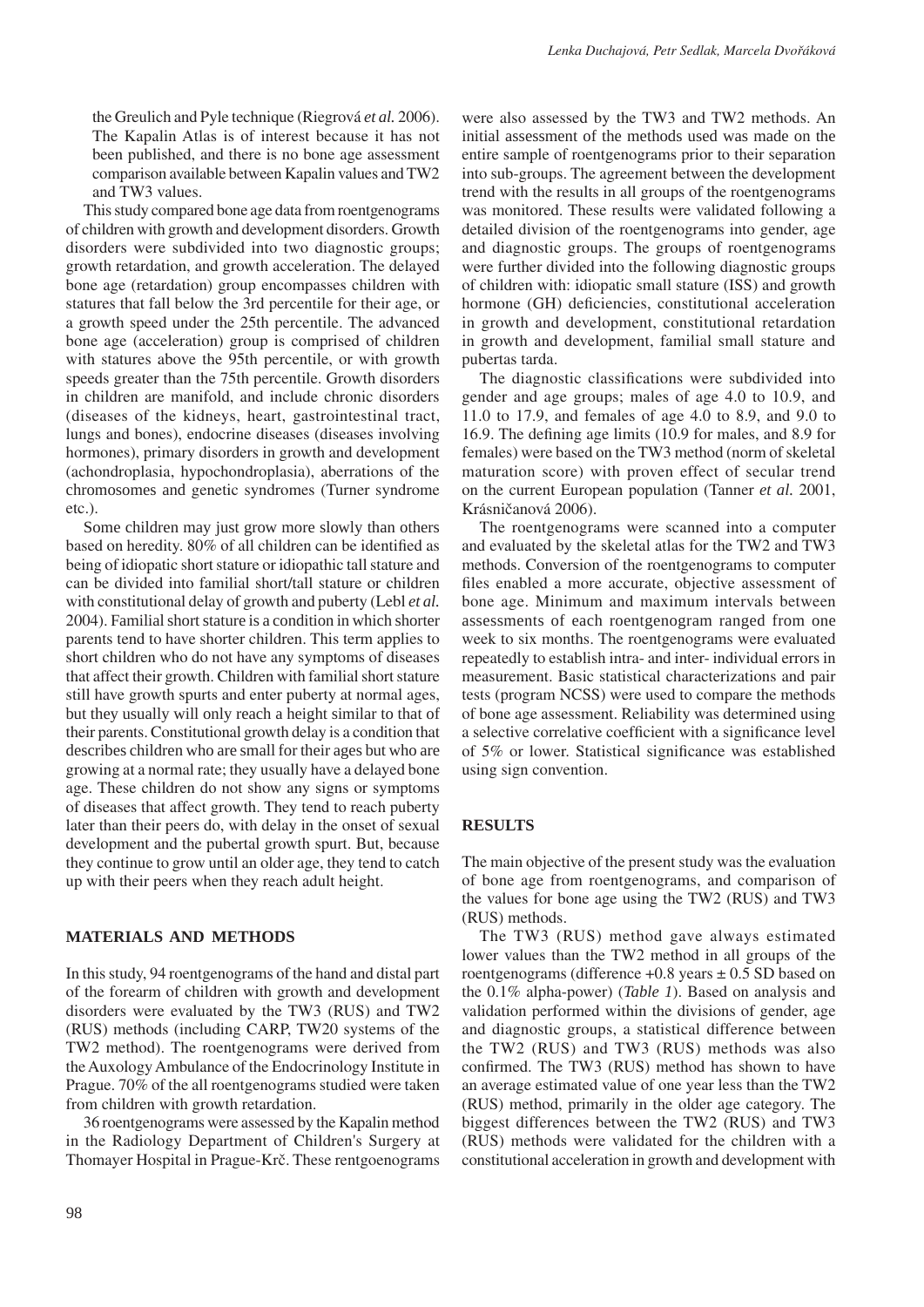a difference of +1.0 year (based on the 0.1% alpha-power). Children with pubertas tarda showed a difference of +1.0 year. The smallest differences between TW2 (RUS) and the TW3 (RUS) methods were found in the group of children with familial short stature, where the average difference was +0.5 years (*Table 2, Figure 1*).

In the second part of the study, values of bone age were compared using the Czech Kapalin method of bone age determination with the TW2 and TW3 foreign standard methods. In assessing all groups of 36 roentgenograms, there was no statistically significant difference between the Kapalin method and the TW20 system (+0.1 year) as one of all methods (systems) (*Table 3*). Also, no statistically significant differences between the Kapalin and TW3 (RUS) methods, or the Kapalin and TW20 system of the TW2 method could be found when assessing the roentgenograms divided by gender, age and diagnostic groups. The smallest differences between the Kapalin and the TW3 methods were found in children with constitutional disorders of growth (advanced or delayed, +0.2 years, n=10); and in children with familial short stature (+0.3 year, n=6). The biggest differences were found for children with idiopatic small growth and GH deficiency, which show a difference of +0.6 years (n=13) based on the 1% alpha-power. This result demonstrates the heterogeneity of the diagnostic unit. The biggest differences between Kapalin and the other methods (systems) surveyed were found following an analysis of the roentgenograms groups with the CARP system with

TABLE 1. Results of the comparison of differences in using methods TW2 (RUS), TW3 (RUS) and CARP, TW20 systems in the group of all roentgenograms (n=94). Legend: \*=H<sub>0</sub> reject based on the 5% alpha-power, \*\*=H<sub>0</sub> reject based on the 1% alpha-power, \*\*\*=H<sub>0</sub> reject based on the 0.1% alpha-power, n=count, d=average difference, SD=standard deviation.

| <b>Methods</b><br>$n=94$ rtg       | $TW2$ (RUS)-TW3 (RUS) TW2 (RUS)-CARP |           | $TW2$ (RUS)-TW20 TW3 (RUS)-CARP TW3 (RUS)-TW20 |           |              |
|------------------------------------|--------------------------------------|-----------|------------------------------------------------|-----------|--------------|
| d                                  | 0.7585106                            | 1.041489  | 0.5234042                                      | 0.2829787 | $-0.2351064$ |
| <b>SD</b>                          | 0.4711938                            | 0.9639089 | 0.5600356                                      | 0.7858477 | 0.5523571    |
| <b>Statistical</b><br>significance | $0.10\%$                             | $0.10\%$  | $0.10\%$                                       | $0.10\%$  | $0.10\%$     |

TABLE 2. Comparison of differences in using TW2 (RUS) – TW3 (RUS) methods by subdivided diagnostic groups. Legend: ISS=idiopatic small stature and growth hormone (GH) deficiencies, CoA=constitutional acceleration in growth and development, CoR=constitutional retardation in growth and development, FSS=familial small stature, pubertas tarda), n=count, d=average difference, SD=standard deviation,  $\overline{x}$ =mean.

| Diagnostic groups       | TW2 (RUS)            | TW3 (RUS)            | $TW2$ (RUS)-TW3(RUS) |  |
|-------------------------|----------------------|----------------------|----------------------|--|
|                         | $\bar{x}$ ±sd (year) | $\bar{x}$ ±sd (year) | $d \pm sd$ (year)    |  |
| $ISS+GH$ (n=32)         | $10.9 + 4.5$         | $10.3 \pm 4.0$       | $0.7 + 0.5$ ***      |  |
| $CoA(n=10)$             | $13.6 \pm 2.1$       | $12.6 \pm 2.1$       | $1.0\pm0.1***$       |  |
| $CoR(n=14)$             | $11.9 \pm 2.5$       | $11.0 \pm 2.2$       | $0.9 + 0.4$ ***      |  |
| $FSS(n=8)$              | $8.5 \pm 3.9$        | $8.0 \pm 3.4$        | $0.5 \pm 0.5*$       |  |
| Pubertas tarda $(n=12)$ | $13.2 \pm 1.9$       | $12.2 \pm 1.6$       | $1.0 \pm 0.4$ ***    |  |



FIGURE 1. Graphic view of the results of differences in using TW2 (RUS) and TW3 (RUS) methods by subdivided diagnostic groups. Legend: ISS= idiopatic small stature and growth hormone (GH) deficiencies, CoA = constitutional acceleration in growth and development, CoR = constitutional retardation in growth and development, FSS = familial small stature, pubertas tarda.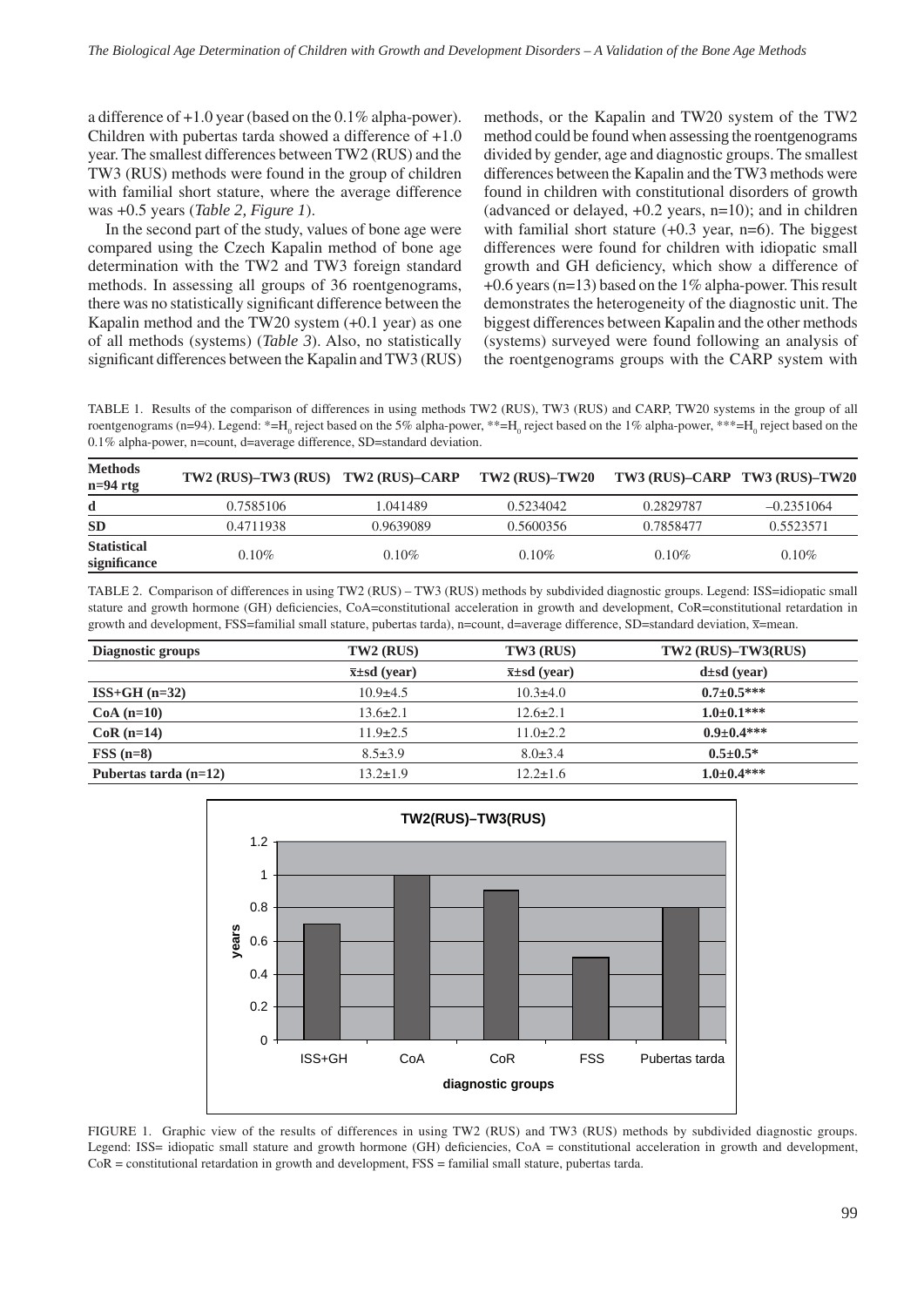TABLE 3. Statistical significance of differences in using methods by Kapalin, TW3 (RUS), TW2 (RUS), CARP, TW20. Legend: \*=H<sub>0</sub> reject based on the 5% alpha-power, \*\*=H<sub>0</sub> reject based on the 1% alpha-power, \*\*\*=H<sub>0</sub> reject based on the 0.1% alpha-power, CA=chronological age.

| <b>Validity</b>        | d             | SD        |
|------------------------|---------------|-----------|
| Kapalin – $CA$         | $-0.754025**$ | 1.548945  |
| Kapalin $- T W3$ (RUS) | $0.33625**$   | 0.728186  |
| Kapalin – TW2 (RUS)    | $-0.41625**$  | 0.8881259 |
| Kapalin – CARP         | $0.80625***$  | 1.153156  |
| Kapalin – TW20         | 0.11875       | 0.9118654 |

TABLE 4. Results of the intra-individual and inter-individual errors in measuring, count of the measured materials.

| <b>R=RELIABILITY</b>             | TW3 (RUS) | $TW2$ (RUS) | <b>CARP</b> | <b>TW20</b> |
|----------------------------------|-----------|-------------|-------------|-------------|
|                                  | (n)       | (n          | (n)         | (n)         |
| Inra-individual error measuring  | 0.998514  | 0.995718    | 0.988133    | 0.973805    |
| n                                |           |             | 92          | 30          |
| Inter-individual error measuring | 0.998625  |             | 0.988462    |             |
|                                  | 84        |             | 82          |             |

TABLE 5. Null intra-individual differences in using TW3 (RUS), TW2 (RUS) methods and CARP, TW20 systems.

| Null difference in $\%$ | $TW3$ (RUS) (n=91) | $TW2$ (RUS) $(n=91)$ | $CARP (n=92)$ | $TW20(n=30)$ |
|-------------------------|--------------------|----------------------|---------------|--------------|
|                         |                    |                      |               |              |
| $0 - 0.2$               |                    |                      | 60            | 69           |
| $0 - 0.4$               | 79.                |                      |               |              |
| Krásničanová 2006       |                    |                      |               |              |

TABLE 6. Null inter-individual differences in using TW3 (RUS), TW2 (RUS) methods and CARP, TW20 systems.

| Null difference in $\%$ | TW3 (RUS) | TW2 (RUS) | CARP |
|-------------------------|-----------|-----------|------|
|                         |           |           | 33   |
| $0 - 0.2$               |           |           | 60   |
| $0 - 0.4$               |           | x         |      |
| Krásničanová 2006       |           | 19        |      |

TABLE 7. The correlation coefficients of the intra- and inter-individual differences.

| <b>Methods</b>                                      |                         | TW3 (RUS) | TW2 (RUS) | <b>CARP</b> | <b>TW20</b> |
|-----------------------------------------------------|-------------------------|-----------|-----------|-------------|-------------|
| <b>Differences</b>                                  |                         |           |           |             |             |
| Intra-individual difference correlation coefficient |                         | 0.9926    | 0.9876    | 0.9926      | 0.9875      |
|                                                     | standard error          | 0.1411    | 0.202     | 0.137       | 0.3372      |
| Inter-individual difference                         | correlation coefficient | 0.9953    |           | 0.9959      |             |
|                                                     | standard error          | 0.1197    |           | 0.1137      |             |

+0.8 years, difference was observed after division of the roentgenograms into diagnostic groups (e.g. +1.3 years in children with idiopatic small growth and GH deficiency, +0.6 years in children with familial short stature).

The reliability of the measuring process for comparing systems of bone age determination was established prior to this evaluation. The results of intra- and inter-individual errors demonstrated high reliability of bone age (0.99) in both cases (*Table 4*). These values also correlated well with results for high percent frequencies of the null interindividual differences by this method (*Tables 5* and *6*). We found no variation in 74% of the cases using the TW3 (RUS) method for null inter-individual difference, or in 62% cases for null intra-individual difference. Null differences in the range of 0–0.2 years were used in the values of bone age (Tanner *et al.* 2001). Correlation analyses gave high correlation coefficients (0.98–0.99) of the null intra- and inter-individual differences for these methods (*Table 7*).

## **DISCUSSION**

Many authors have compared methods for the assessment of bone age in healthy populations. They have shown that the TW3 (RUS) method estimates values that are one year less than the TW2 method (Tanner *et al.* 2001). Frish *et al.* (1996) assessed these methods using patients with Turner syndrome, growth hormone (GH) deficiencies and familial small stature. Castriota-Scanderbeg *et al.* (1998) researched a different diagnostic group, e.g. patients with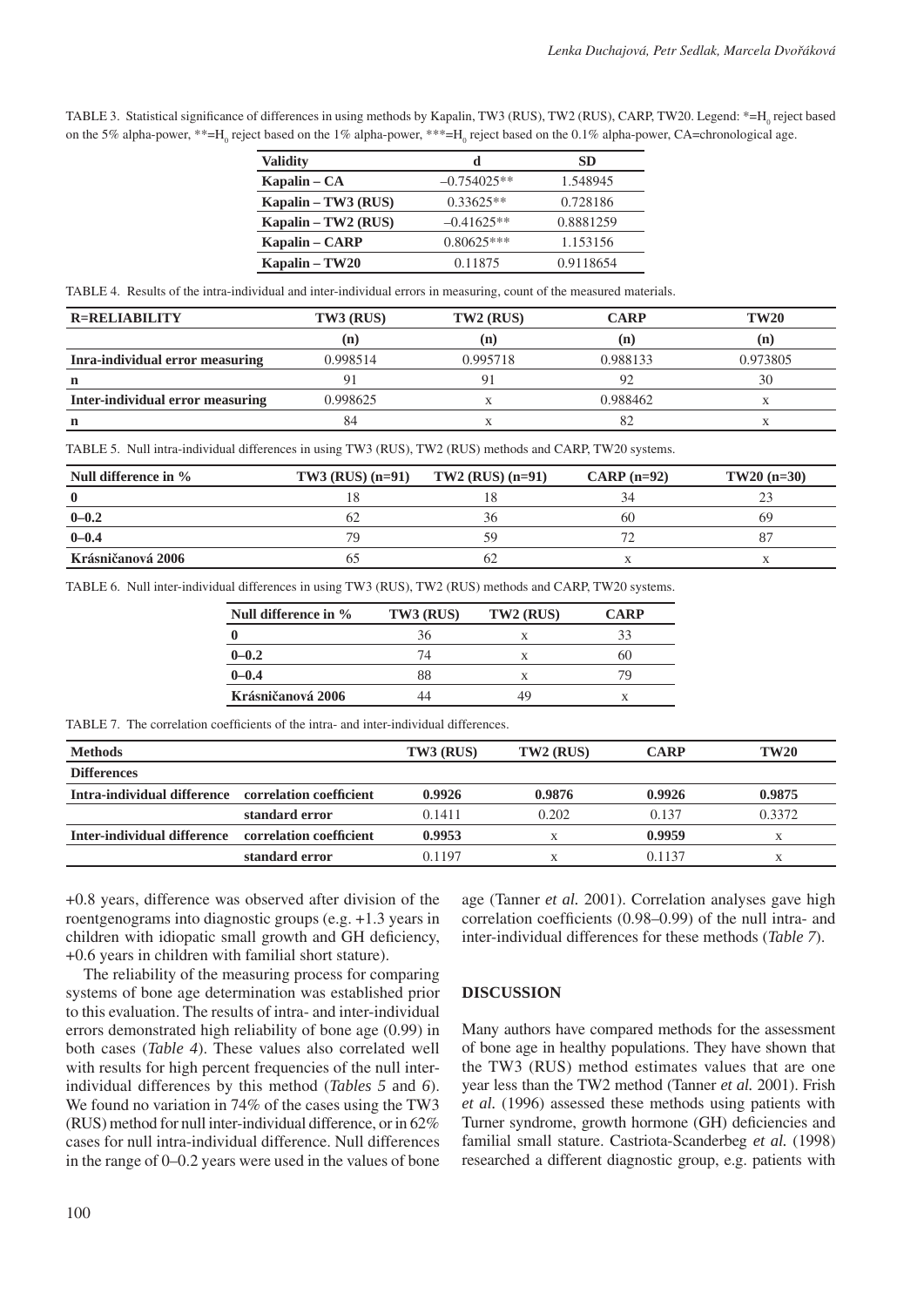familial small stature, constitutional retardation in growth and puberty, and with Sotos syndrome (Krásničanová 2006). These assessments demonstrate differences between TW2/GP methods, e.g. 0.92 years (Acheson *et al.*1966), 1.25 years (Fry 1968), 0.92 years (Korbáčková 1978), 1.1 years (Frish 1996), 0.82 years (Castriota-Scanderberg 1998).

Krásničanová (2006) acknowledged in her study the differences between the GP/TW2 methods and the congruence between GP/TW3 methods in the Czech Republic. In her study, the average difference between TW2/GP methods was 0.95–1.06 years. Krásničanová compared these methods of bone age assessment using different diagnostic units (constitutional retardation in growth and puberty, and mental anorexia), and weighed them against the use in clinical practice.

In this paper we present the results of our comparison of the values for bone age assessment, using the RUS systems (TW2/TW3 methods), the CARP system (TW2/TW3 methods), and the TW20 system (TW2 method). In total, 94 roentgenograms were evaluated in the study, divided into diagnostic groups, and sub-groups for gender and age resulting in a significant decrease in occurrence. In many cases we can interpret results only casuistically. We could conclude that an average difference of one year exists between TW2/TW3 methods in a representative group of all roentgenograms from children with growth and development disorders. This was also validated when the roentgenograms were divided by sub-groups, then by diagnostic groups, and by gender and age. In all cases the TW2 (RUS) method had higher values than the CARP and the TW20 systems in the different diagnostic units. The TW3 (RUS) method had different results when compared the CARP and the TW20 systems.

Krásničanová's study of children with constitutional retardation in growth and development showed a statistically significant difference of +0.9 years ±0.4 SD (in males,  $p \le 0,1$ ), and +0.9 years  $\pm 0.2$  SD (in females, p≤0,5), for children in the older age category, between TW2 (RUS)–TW3 (RUS) methods. Those in the lower age category had minimal difference (–0.1 years for males, and +0.2 years for females). This study compared the same diagnostic unit and verified the same differences: TW2 (RUS) – TW3 (RUS) for children in the older age category +0.9 years  $\pm 0.4$  SD (in males,  $p \le 0.01$ ) and +0.9 years  $\pm 0.1$  SD (in females, p $\leq 0.5$ ). Children in the lower age category were not represented.

Comparison of the intra- and inter-individual differences for the TW3 methods with Krásničanová's results showed the same outcome (Duchajová's result: 62.0%, Krásničanová's result: 65.0%) in intra-individual difference, but different results in inter-individual difference (Duchajová's result: 74.0%, Krásničanová's result: 44.0%) (*Tables 5* and *6*). (This observation occurred twice as often as in Krásničanová.)

The second part of the study deals with the comparison of the TW2/TW3 (RUS) methods with the Kapalin method, which has not been done before in the Czech Republic. In the Radiology Department of Children's Surgery at Thomayer Hospital in Prague-Krč, the Kapalin method has been used for the assessment of bone age. We decided to verify the aplicability of the method in clinical practice.

It was considered that the TW20 system of the TW2 method would most closely aproximate to the Kapalin method for the valuation of the compartments the RUS or the CARP as complex. Both the TW2 and Kapalin methods originated at the same time (70 years ago), and the system TW20 is methodically the most similar to Kapalin [unlike compartment RUS (TW2, TW3 methods), or the CARP system]. This hypothesis was acknowledged with a pair of statistical tests in the group of all roentgenograms (n=36) and in the subgroup divided into diagnostic units. The average difference between TW20 system and Kapalin was +0.1 years for all roentgenograms – this difference was assessed as being statistically insignificant. After the division of the group into diagnostic units, it was verified that there was no statistical difference  $(+0.2$  to  $+0.4$  years) between Kapalin and TW3 (RUS), and between Kapalin and the TW20 system.

Both the GP and Kapalin methods are qualitative, and we can compare Kapalin with the results of GP method. Krásničanová's results (Krásničanová 2006) show no statistical difference (+0.48 years) between the TW3 and GP methods in males younger than 11 years of age. Also no significant statistical difference (+0.02 years) was found for males older than 11 years of age, for females younger than 9 years (+0.15 years), and for females older than 11 years (–0.08 years) (with constitutional retardation in growth and puberty. Our results of the differences between TW3 and Kapalin are similar to Krásničanová's results (TW3/GP), for children with constitutional retardation in growth and puberty (Krásničanová 2006).

In conclusion we can say that values of the TW3 (RUS) and the GP methods are in good agreement, and that the GP, Kapalin and the TW20 systems (of the TW2 method), have similar methodologies. We can say that Kapalin can be used confidently in current clinical practice (from the results of divisions into diagnostic units). However it should be noted that the examined group contained only 36 roentgenograms of the hand and distal part of the forearm in children with growth and development disorders. After division into diagnostic units and sub-groups as outlined, there was a marked decrease in occurrence. We would suggest that, in order to gain greater confidence in these results, a further study using a larger group of roentgenograms be carried out.

#### **REFERENCES**

- ACHESON R., VICINUS J. H., FOWLER G. B., 1966: Studies in the reliability of assessing skeletal maturity from X-rays. III. Greulich-Pyle Atlas and Tanner-Whitehouse methods contrasted. *Hum. Biol.* 38: 204–218.
- CASTRIOTA-SCANDERBEG A., EMBERTI-GIALLORETI L, FRARACCI L., 1998: Skeletal age assessment in children